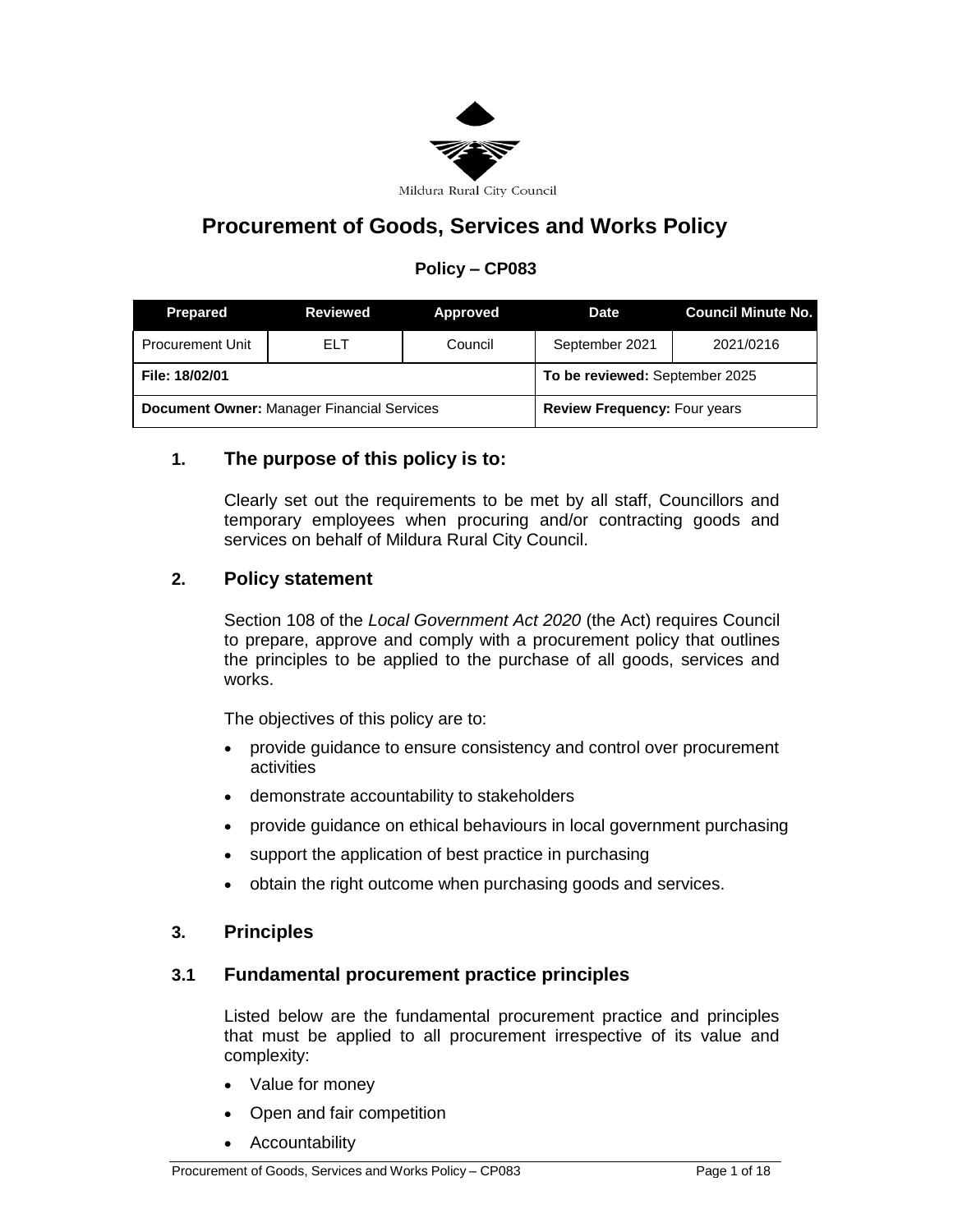- Risk management
- Probity and transparency
- Sustainable and social procurement objectives.

### **3.1.1 Value for money**

The concept of value for money is centred on obtaining the best quality and value for the price and ensuring that the quality of the goods/services/works meet Council's criteria and cost constraints. Obtaining value for money does not mean that Council is obliged to accept the lowest price.

### **3.1.2 Open and fair competition**

All prospective suppliers/vendors must be treated (and be seen to be treated) fairly in an open and transparent manner with the same access to information about the proposed procurement to enable them to submit quotations/tenders on the same basis. It is imperative that Council treats all prospective suppliers/vendors in the same manner without any bias or perception of bias.

### **3.1.3 Accountability**

Council will have a consistent approach to procurement across the organisation through having in place a robust 'procurement framework' that sets out the guidelines and the processes for all procurement activity, as well as nominating/identifying the relevant Council officers and their responsibilities in relation to procurement.

### **3.1.4 Risk management**

All procurement carries some risk and it is expected that Council's risk management processes and tools will be applied to all procurement activities to mitigate any identified risks.

This includes a requirement, where appropriate, that suppliers or contractors will meet the criteria to be an approved supplier or contractor.

Officers should refer to Council's Risk Management Framework and associated Risk Management Policy (CP024) and procedures.

### **3.1.5 Probity and transparency**

In all commercial dealings, the highest standards of honesty must be observed. Council must conduct its business in a fair, honest, and open manner, demonstrating the highest levels of integrity consistent with the public interest.

Council's Public Interest Disclosure Policy (CP014) establishes a framework for reporting disclosures of corrupt, improper or specified contact, as defined in the *Public Interest Disclosure Act 2012.*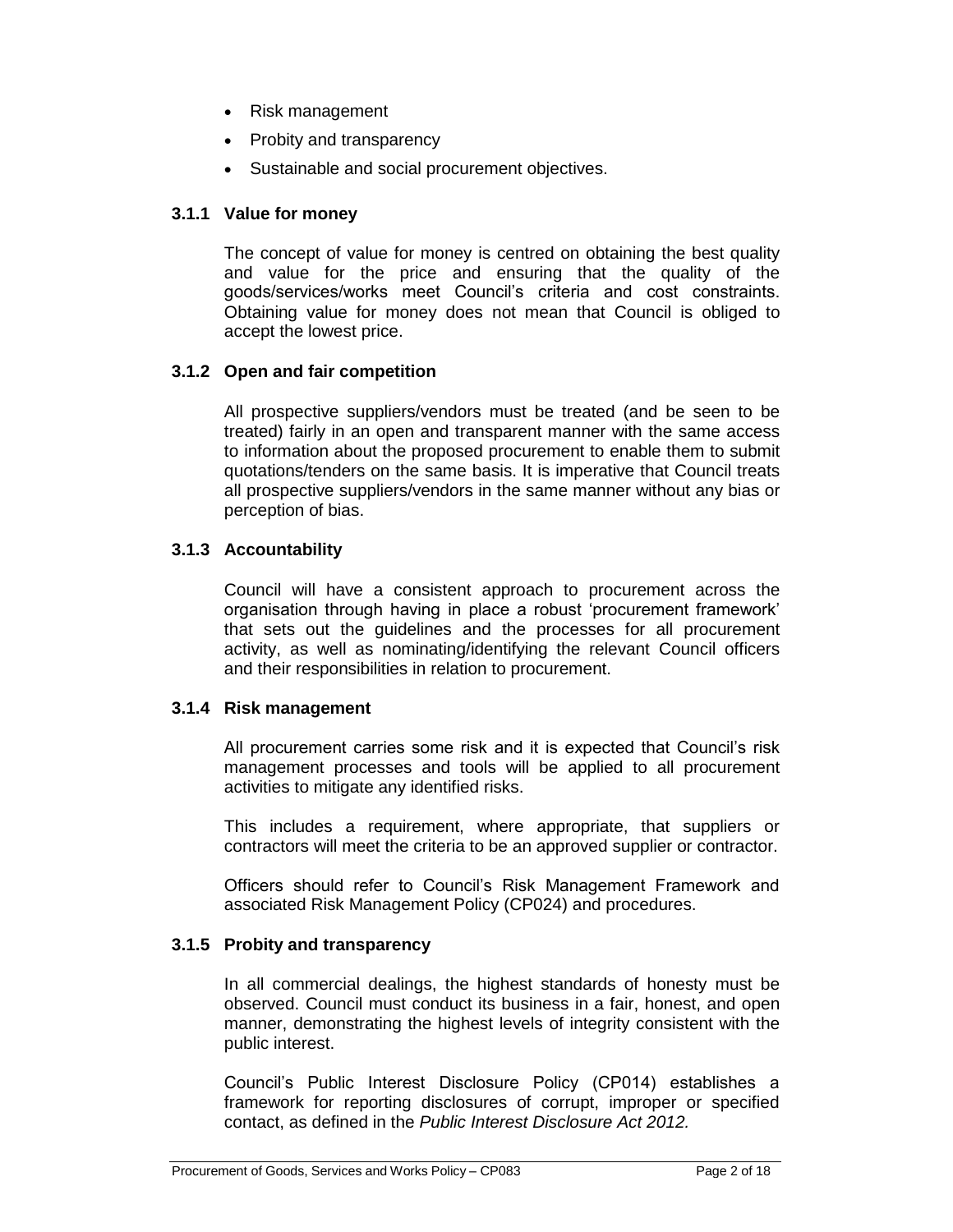### **3.1.6 Sustainable and social procurement objectives**

Activities should consider sustainable and social procurement to enhance strategic procurement to effectively contribute towards building stronger communities and meeting the wider social objectives of the Council.

### **3.2 General principles**

### **3.2.1 Methods of purchase**

Standard methods for purchasing goods, services and works shall be:

- petty cash by exception
- purchasing card
- electronic purchase order following a quotation process in accordance with thresholds and process
- under contract following a tender process
- using collaborative purchasing arrangements not limited to but including other councils, Municipal Association of Victoria Procurement, Procurement Australia Ltd, Victoria State Government, and Commonwealth Government where appropriate, Regional Procurement Excellence Network, Regional Waste Management Groups or other bodies.

### **3.2.2 Treatment of GST**

All monetary values stated in this policy include GST except where specifically stated otherwise.

### **3.2.3 Responsible financial management**

The principle of responsible financial management must be applied to all procurement activities.

Accordingly, to give effect to this principle, the availability of existing funds within an approved budget, or source of funds, must be established prior to the commencement of any procurement action for the supply of goods, services or works.

Council staff must comply with the expenditure of funds in accordance with their financial delegation.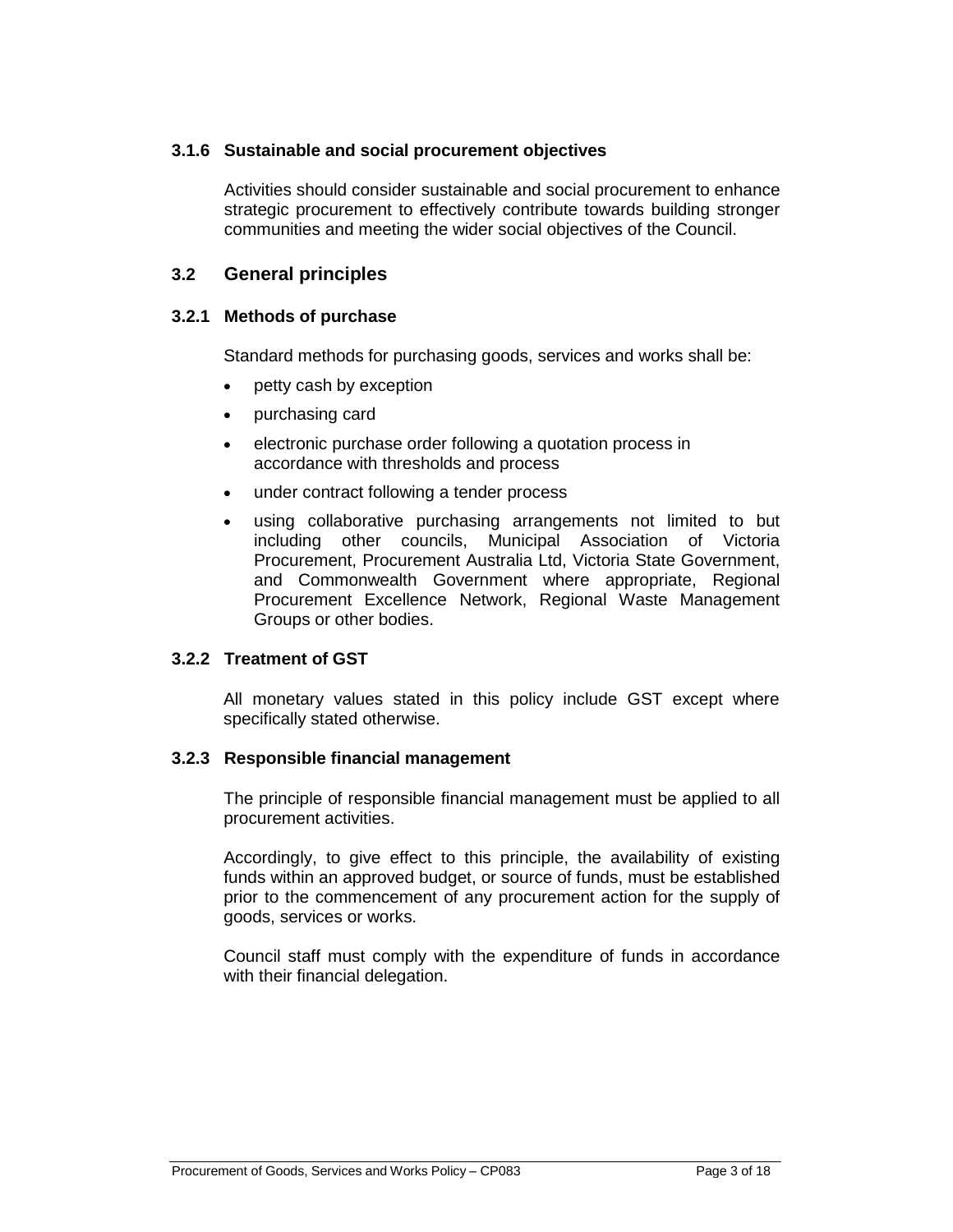### **3.2.4 Local Purchasing**

#### **Local Content / Economic Benefit**

Council is committed to buying from businesses locally (within the Mildura Rural City Council municipality) and regionally (neighbouring municipalities), where such purchases may be justified on value for money grounds. Of primary importance is the need to encourage open and effective competition to ensure the best possible outcomes for Council.

Council may consider selection of products or services that maximise these outcomes provided other evaluation criteria are met.

Council requires that as a minimum, all evaluation criteria for tenders and electronic requests for quotations must include the following:

| <b>Evaluation criteria</b> | <b>Minimum weighting</b> |
|----------------------------|--------------------------|
| <b>Price</b>               | 30%                      |
| <b>Local Purchasing</b>    | 5%                       |

A supplier of goods, services or works who maintains a workforce and whose business premise is physically located within 30kms of the Mildura Rural City Council City local government boundary (5 points).

| ∣ Evaluation criteria∣                          | <b>Minimum weighting</b> |
|-------------------------------------------------|--------------------------|
| The social and sustainable outcomes provided to | 10%                      |
| the community through this procurement activity |                          |

Out of the maximum criteria of 10 points you must allocate a maximum of 2 points to each of the criteria below. In the event that Value for Money can be demonstrated by changing the allocation of 2 points or removing one or more of the criteria, General Manager Approval is required:

- Businesses that support the local economy (2 points)
- Businesses that minimise impacts upon the environment (2 points)
- Products that reduce emissions, consume minimal energy, water or other resources (2 points)
- Delivery of social outcomes, such as employment of indigenous people or people with disabilities (2 points)
- Promotion of gender equality, inclusion and diversity in the workplace (2 points).

### **3.2.5 Social and Sustainable Outcomes**

Council is committed to sustainability and requires the consideration of sustainability in all its procurement activities.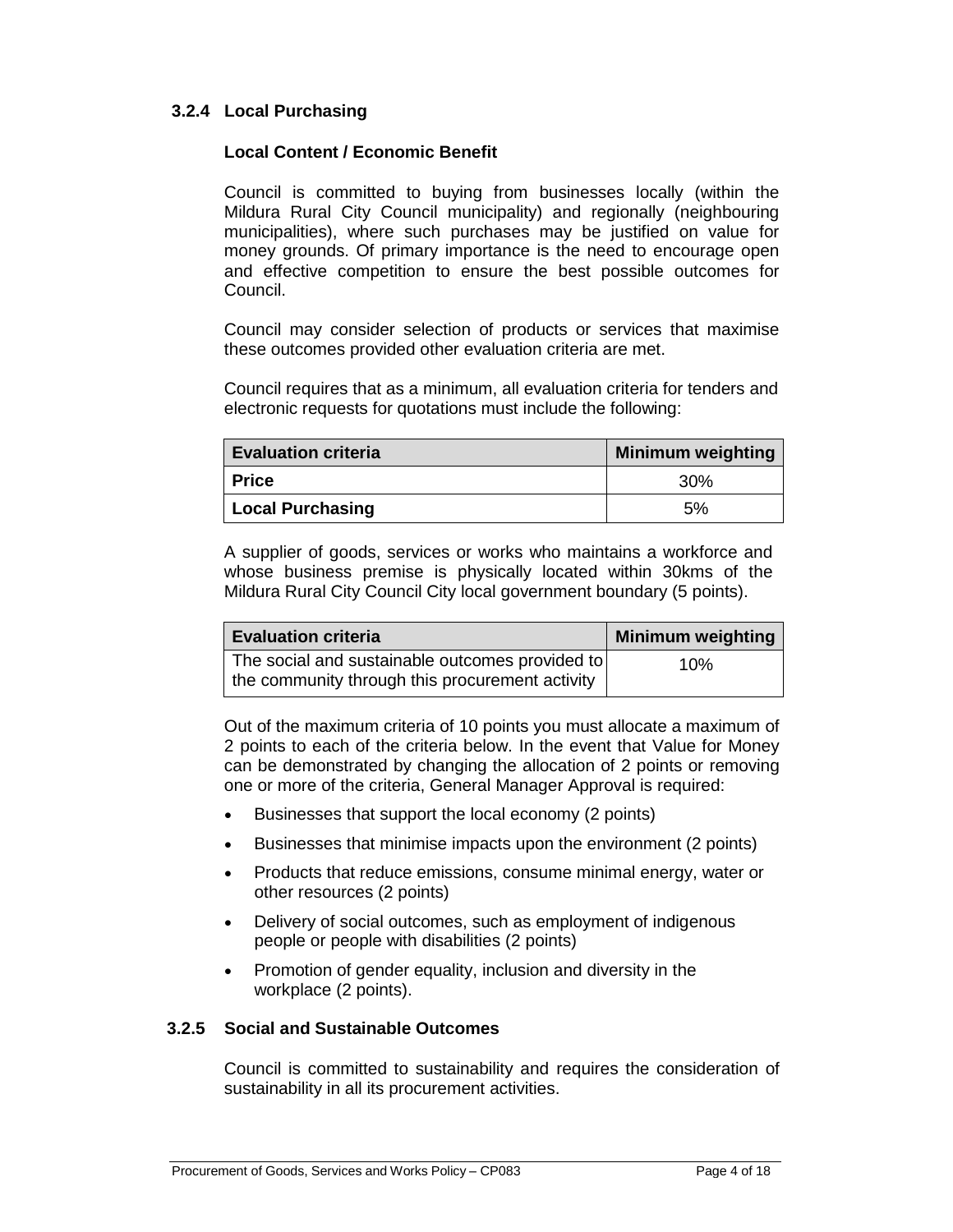#### **Supporting Aboriginal and Torres Strait Islander businesses**

Council is committed to the economic growth of Aboriginal and Torres Strait Islander businesses and is committed to ensuring it is an integral part of our procurement process.

#### **Environmental Sustainability**

Council is committed through its "Towards Zero Emissions Strategy 2021- 2050". As part of this effort, Council encourages suppliers to set similar goals. In evaluation of a procurement process, consideration will be given to suppliers who reduce the direct or indirect environmental impact of goods, services and works and can clearly demonstrate the ability to deliver environmentally sustainable outcomes

#### **Social Sustainability**

Social procurement may take the form of using an appropriate procurement opportunity to generate targeted employment for a specific population group.

This may include but is not limited to people with a disability, the culturally and linguistically diverse and promotion of gender equality, inclusion and diversity in the workplace and prevention of family violence.

### **3.3 Procurement processes and thresholds**

### **3.3.1 Thresholds**

Purchases of goods and services, and building and construction works must meet the minimum requirements specified in the following table:

| Value                                                   | <b>Requirement</b>                                 | <b>Minimum Quotes</b><br><b>Required</b> |
|---------------------------------------------------------|----------------------------------------------------|------------------------------------------|
| Up to \$4,999                                           | No quotation                                       |                                          |
| \$5,000 to \$24,999                                     | Request for quotation*                             |                                          |
| \$25,000 to \$49,999                                    | Request for quotation*                             | 2                                        |
| \$50,000 to \$249,999<br>goods and services or<br>works | Electronic request<br>for quotation (<br>Equote) * | 3                                        |
| \$250,000 and over<br>goods and services or<br>works    | Public tender process                              |                                          |

*\* Must request a quote from a local supplier if the goods, services or works are available locally*

Note: The above thresholds are inclusive of:

- applicable taxes (e.g. GST)
- any other known foreseeable cost (e.g. delivery).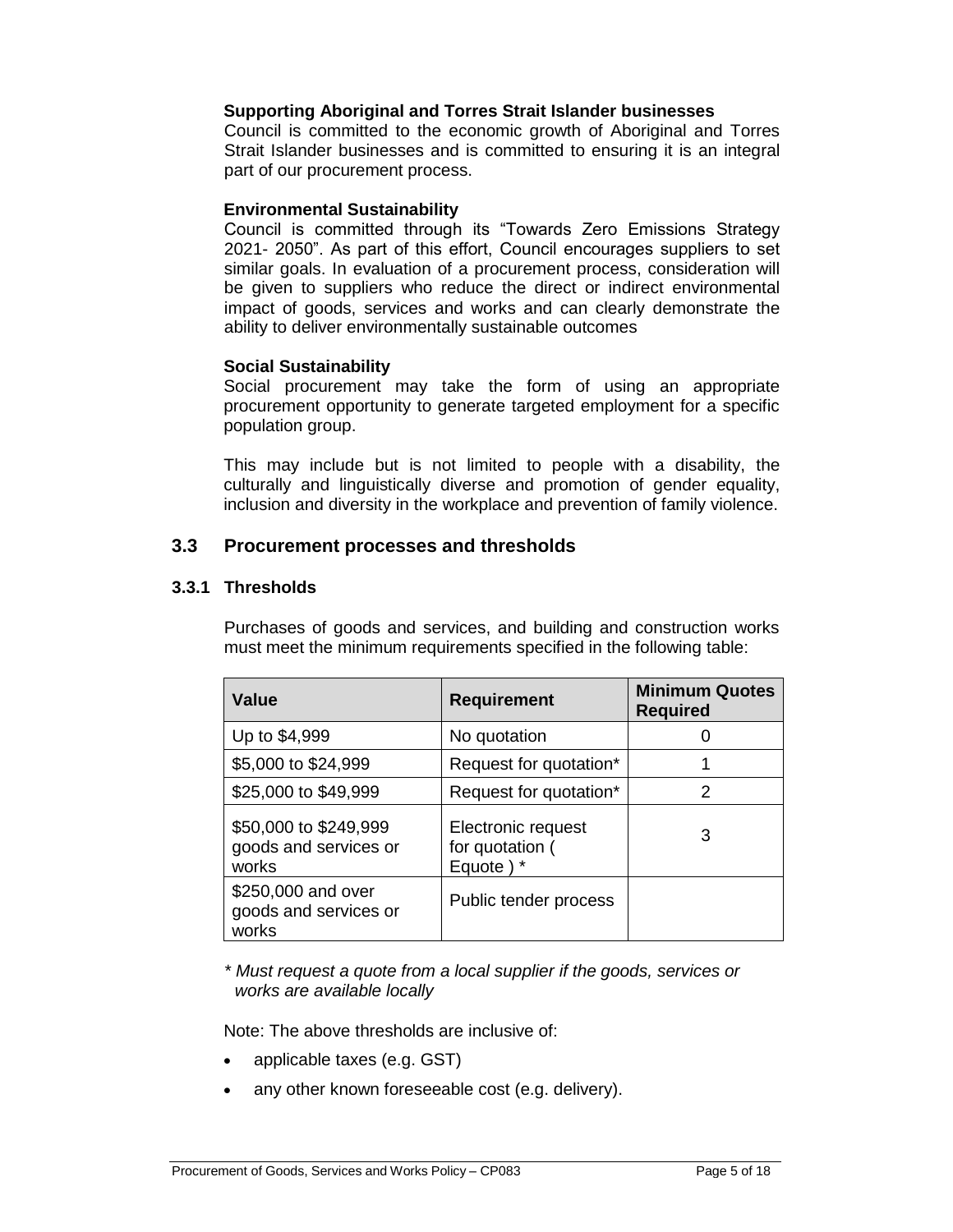### **3.3.2 Tenders**

In accordance with sub-section 108(3)(a) of the Act, the purchase of all goods and services where the estimated expenditure exceeds \$250,000 (including GST) must be undertaken by public tender as per the thresholds directed by Council *(unless an approved exemption has been granted).*

Public tenders may be called for the purchase of goods, services and works for which the estimated expenditure is below the stated threshold if a better procurement outcome may be achieved.

Council will use its nominated online procurement portal to provide public opportunity to bid for the provision of goods services or works. It will determine closing times and dates for public tenders. Each tender will comprise a series of electronic documents. Documentation will clearly state the requirements of the tenderer and include a return schedule. Late tenders will not be accepted. Non-conforming tenders may not be considered by Council. If innovative or alternative tenders are to be considered, they should accompany a conforming tender.

#### **Multi-stage tenders**

Council may, at its discretion and based on the complexity and cost of the project, conduct one stage or multi-stage tenders.

### **Tender evaluation**

Value for money is the essential test against which any procurement output is evaluated. It is essential that the assessment of submissions is robust, systematic, and unbiased to ensure the application of proper processes and the achievement of the procurement objectives.

Achieving user and system requirements, quality standards, and service benchmarks may be considered more important than obtaining the lowest purchase/tender price. Value for money is the basis for comparing alternatives so that the optimal offer can be selected.

All submissions must be evaluated in a consistent manner against the evaluation criteria and weightings adopted for the tender and outlined in the tender documentation. Tender submissions must be assessed on what has been provided in the tender submission. Past performance can only be considered if the information is contained within a Council contract management system and the supplier/contractor is formally aware of their past performance. The use of a weighted matrix analysis must be used to analyse and compare tenders in a detailed and consistent manner.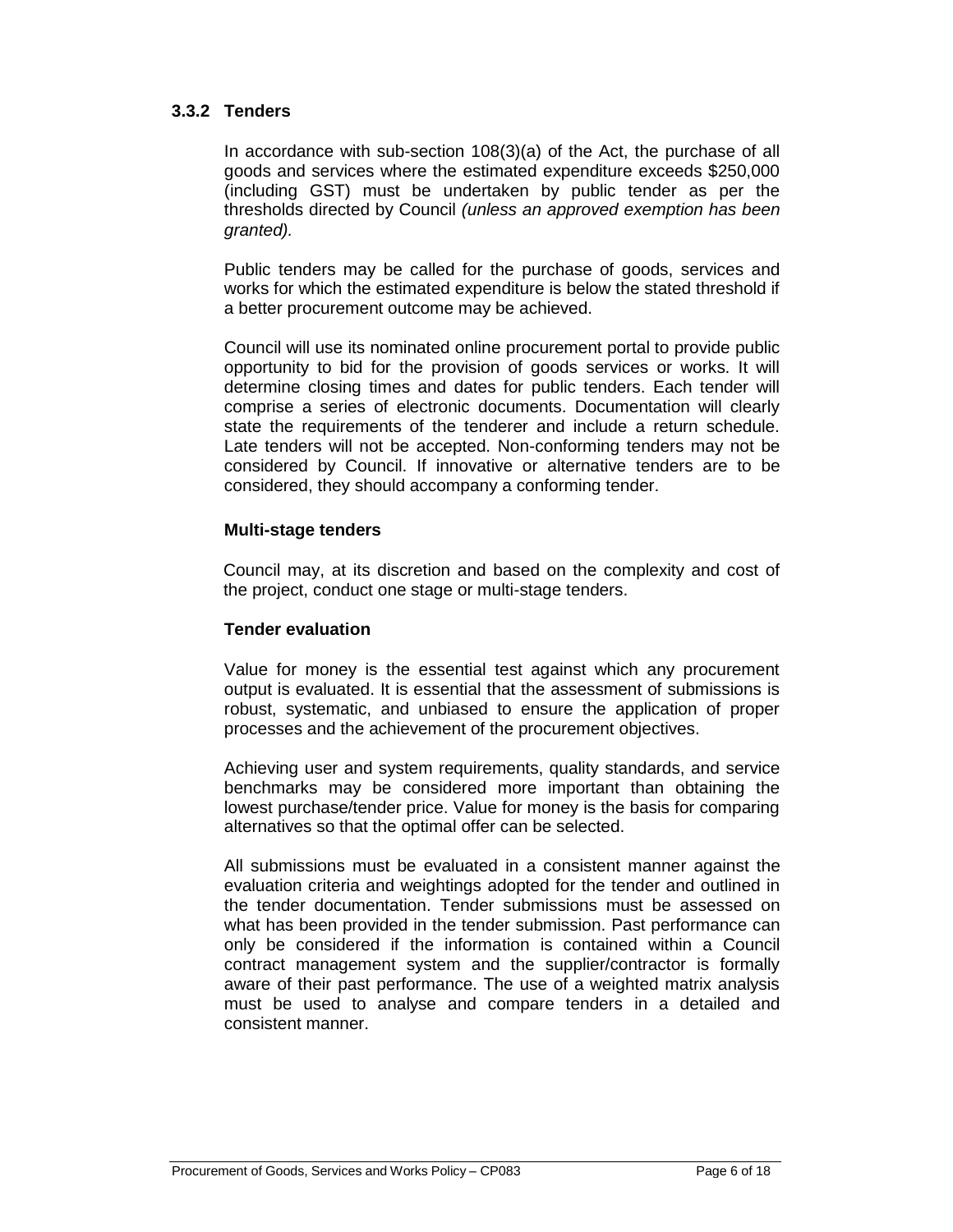A tender evaluation panel of at least three members must be established for each tendering process. One of the three members must be independent of the branch that instigated the tender. When evaluating a tender for which an internal Council unit has submitted a response, at least one member of the panel must be a person who is independent of Council and who has expertise relevant to the tender. When an internal Council unit is not a respondent to a tender, it is not a requirement to have a person who is independent of Council as a member of the panel but this does not preclude these persons as panel members. The tender evaluation report must disclose the names and positions of the panel members. All panel members must complete a declaration of confidentiality and conflict of interest.

A due diligence investigation of the preferred or short-listed tenderers for all high value and/or highly complex projects may be considered by the Chief Executive Officer or relevant general manager to ensure that the tenderers have the capacity and financial stability to comply with the requirements of the contract.

The tender evaluation process may necessitate requests for further information. If material information is omitted, the panel may determine the tender is non–conforming. It is important that this process remains open and transparent, and as such, the same additional information should be sought from all tenderers.

#### **Post-tender negotiations**

The objective of post-tender negotiations is to obtain the optimal solution and commercial arrangements and not merely the lowest price. The conduct of any discussions after the close of the tender advertising period and before the selection of the preferred tenderer(s) can be considered a clarification activity prior to entering into the formal assessment of the tenders.

Following selection of preferred tenderer(s), Council must exhaust negotiations with one tenderer before beginning negotiations with another tenderer. These negotiations must only be undertaken with the preferred tenderer or the shortlisted tenderers. The same general questions and propositions must be put to all short-listed tenderers. A detailed record must be kept of the negotiation process for audit purposes and details of meetings are to be treated as commercial-inconfidence.

Council must not use the negotiations as an opportunity to trade the price of one tenderer against that of another tenderer.

Matters that could be discussed include additional value adding options, specific contract management arrangements, accountable personnel for various contract stages or commitments, further intellectual property transfer opportunities, warrantees, service/supply arrangements etc.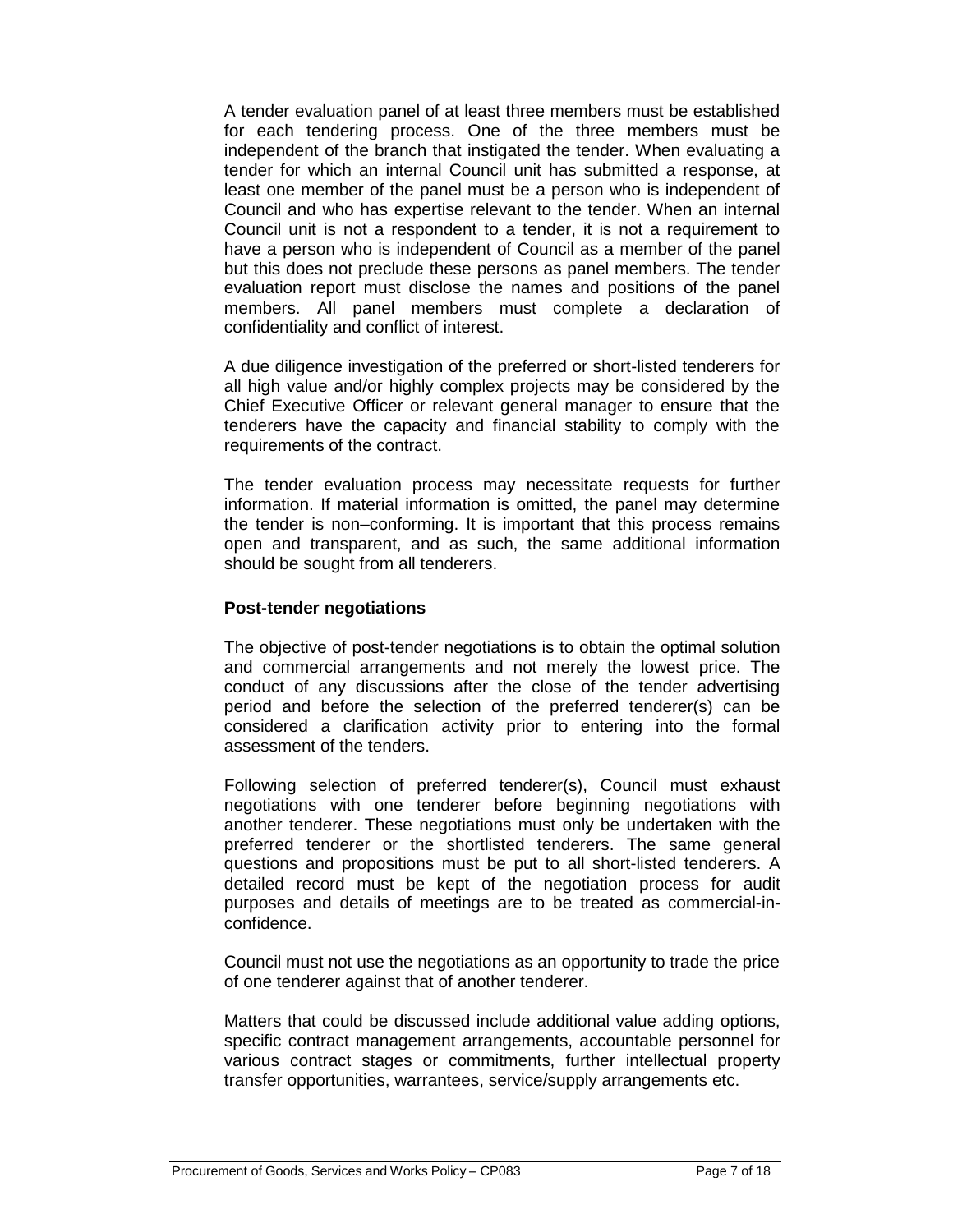While the Council may negotiate with tenderers to determine the award of the contract, it must have regard to the scope of the Request for Tender at all times. Post-tender negotiations must not materially alter the scope or intent of the tender. Any material deviation from the scope or intent of the tender would make the tender process void.

Council may also request preferred or short-listed tenderers to provide a best and final offer (BAFO) in relation to all or certain aspects of their tender.

### **3.3.3 Quotations**

#### **Request for quotation: \$5,000 to \$24,999**

Council must seek a minimum of one quotation. Subject to it being within budgetary constraints and demonstrating value for money, the order may be placed with that supplier or contractor.

When the goods, services or works are available locally at least one quote must be sourced from a local supplier.

Details of the suppliers contacted and their quotations must be recorded and available for audit purposes in Council's electronic document records management system, or in Authority.

#### **Request for quotation: \$25,000 to \$49,999**

Council must seek a minimum of two quotations. When the goods, services or works are available locally, at least one quote must be sourced from a local supplier.

The quotation offering best value shall be confirmed, subject to it being within budgetary constraints, and the order placed with that supplier or contractor.

Details of the suppliers contacted and their quotations must be recorded and available for audit purposes in Council's electronic document records management system.

Where the obtaining of two quotes is either inefficient or impractical, written authorisation must be provided by exemption via council exemption process.

### **Request for quotation: \$50,000 to \$249,999**

Council must seek a minimum of three quotations through Council's eprocurement system. Public advertising is not required but may be considered in order to engage a broader possible supplier market.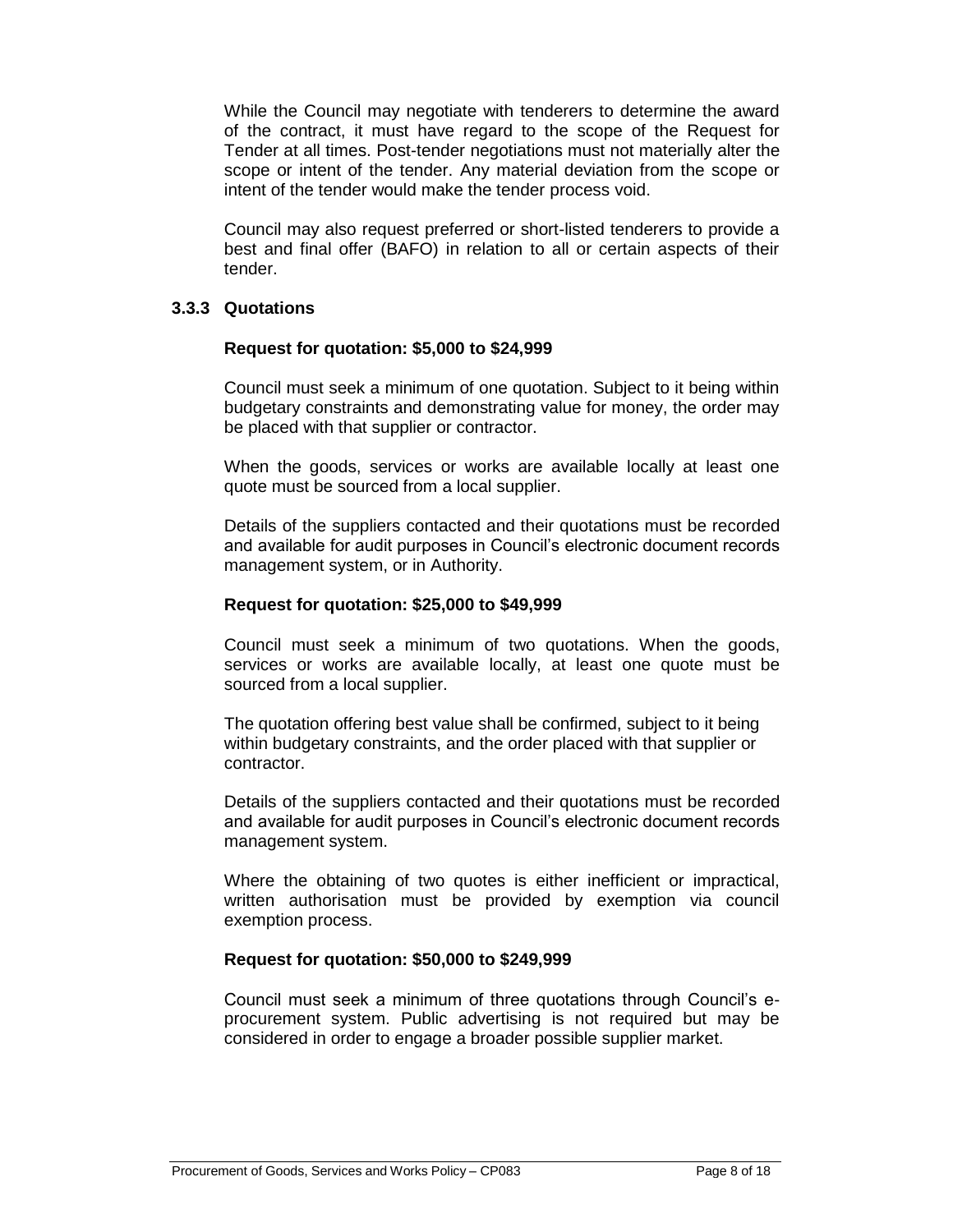Quotations must be electronically returned by the nominated closing date, be subject to the same evaluation process that applies to public tenders, and a recommendation made in favour of the supplier offering the best value for money outcome.

The invited suppliers quotations and signed contract documentation is to be recorded and maintained in Council's electronic records management system.

Where the obtaining of three quotes is either inefficient or impractical, written authorisation must be provided by exemption via Council's exemption process.

### **3.3.4 Supply by contract**

The provision of goods, services and works by contract potentially exposes Council to risk.

Council will minimise its risk exposure by measures such as:

- standardising contracts to include current, relevant clauses
- requiring security deposits or bank guarantees where appropriate
- detailed and appropriate tender specifications, which may include referring specifications to relevant experts
- requiring contractual agreement before allowing the commencement of work
- use of or reference to relevant Australian Standards
- effectively managing the contract, including monitoring and enforcing performance.

### **Contract terms**

Terms and conditions must be settled in advance of any commitment being made with a supplier. All contractual relationships must be documented in writing based on standard terms and conditions or a specifically written contract.

Standard conditions of contract, as per relevant Australian Standards, should be utilised where practicable.

Where this is not possible, advice should be sought from senior management who may make a determination regarding engaging appropriate legal advice.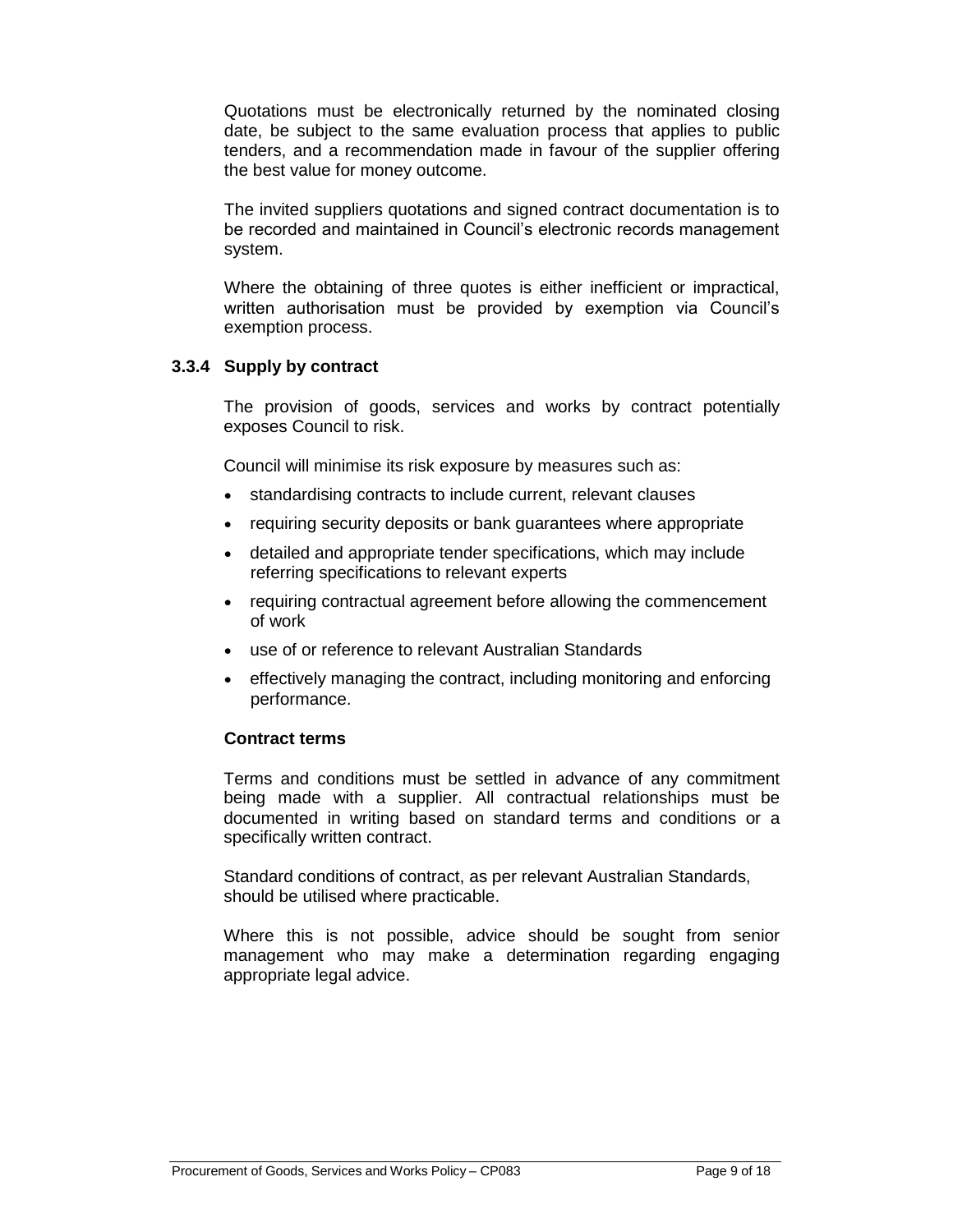### **3.4 Delegations and internal controls**

Delegations define the limitations within which Council staff are permitted to work. Delegation of procurement authority allows specified Council staff to approve certain purchases, quotation, tender and contractual processes. This enables the Council to conduct procurement activities in an efficient and timely manner while maintaining transparency and integrity.

### **Council staff**

Council must maintain a documented scheme of financial delegations, identifying the Council staff authorised to make such procurement commitments in respect of goods, services and works on behalf of the Council and their respective delegations contained in Financial Delegations policies:

- acceptance of tenders
- acceptance of quotes
- contract term extensions (within authorised budget)
- credit card purchases.

#### **Delegations reserved for the Council**

Procurement activities which exceed the Chief Executive Officer's financial delegation must be approved by Council unless another instrument of delegation instrument is in place. This may be in the form of an alternative legislative or Council resolution. The Chief Executive Officer may exercise financial delegation in excess of \$1,000,000 following an approved Council resolution.

#### **Internal controls**

The Chief Executive Officer will maintain a framework of internal controls over procurement processes that will ensure:

- there is sufficient segregation of staff duties involved in and responsible for a transaction end-to-end
- transparency in the procurement process
- a clearly documented audit trail exists for procurement activities
- appropriate authorisations are obtained and documented
- systems are in place for appropriate monitoring and performance measurement
- documentation comprising the contract is signed by both parties before works commence.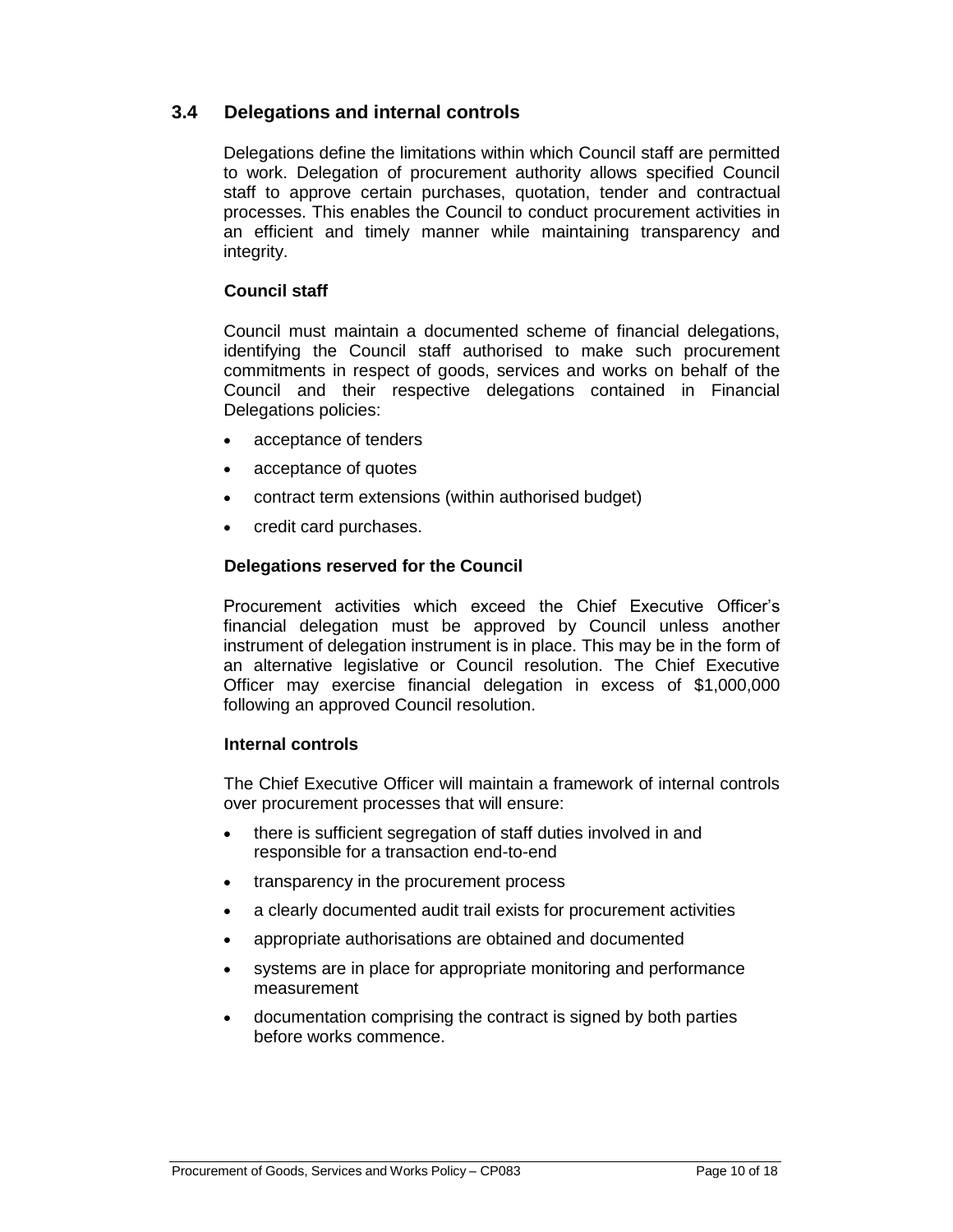### **3.5 Exemptions**

Council has, in certain circumstances, an exemption process from this policy as well as exemptions from the Act as outlined below. (Exemptions from Council policy can be obtained via Council's exemption process.)

Sub-section 108(3)(d) of the Act requires Council to determine circumstances where Council can enter into a contract without first having put that contract to public tender.

### **Emergency or urgent situation**

Situations where this may occur include:

- the occurrence of a natural disaster such as storm, flooding, bushfire, pandemic or epidemic that may require the immediate procurement of goods, services or works to provide response or relief
- the occurrence of an event such as wilful damage flooding or fire at a Council property which impacts business continuity.

The definition of urgent or emergency expenditure is not intended to be a convenient fall-back position for last minute procurement that could reasonably have been expected to be purchased under standard processes in the normal course of business.

Approval for urgent or emergency expenditure under this section may be provided by the Chief Executive Officer or general manager regardless of whether the expenditure exceeds their financial delegation.

### **Unique item/s expenditure**

Some items are of such a unique character that standard purchasing processes do not apply. An example of a "unique" item purchase is the purchase of art works for Mildura Arts Centre.

In these circumstances, written authorisation for the purchase must be provided by the Chief Executive Officer and recorded in Council's electronic records management system demonstrating the rationale to not engage the quotation or tender thresholds as detailed in this policy.

### **Essential service provision or other government entity**

Certain bodies or authorities will only allow works to be conducted by themselves or their contractors on their assets. Such bodies and organisations are, but not limited to, Telstra, Powercor, V/Line and Lower Murray Water.

Where Council is required to engage the services of an organisation to operate or a purchase from a contract made by another government entity, government-owned entity or other approved third party, such organisations are, but not limited to, the Environment Protection Authority, Victorian Auditor General's Office, Australian Taxation Office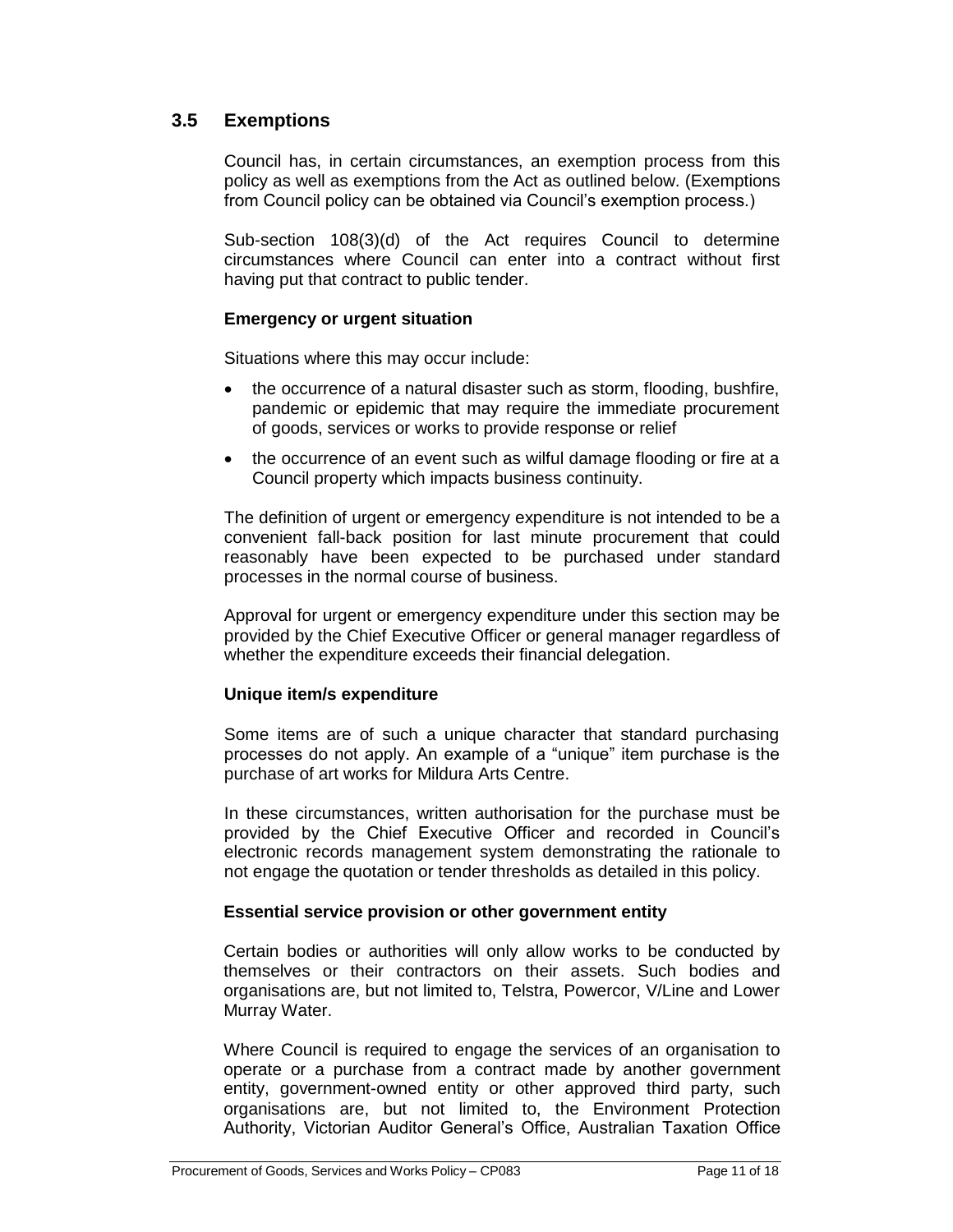and State Revenue Office.

#### **Statutory compulsory monopoly insurance schemes**

These include, but are not limited to, Insurance such as Victoria Managed Insurance Authority (VMIA), Motor vehicle compulsory third party Insurance and WorkCover.

#### **Information technology resellers and software developers**

This provision allows Council to renew software licenses and maintenance and support, or upgrade existing systems, where there is only one supplier of the software who holds the intellectual property rights or the reseller, maintenance and support contract for the software.

#### **Legal Services**

This provision allows for Council to obtain legal services without using any contracted panel arrangements.

### **Chief Executive Officer Exemption**

The Chief Executive Officer may grant an exemption where it can be clearly demonstrated that a public tender process will not be in the best interest of the organisation or community to do so.

### **3.6 Collaborative Procurement**

In accordance with section 108(c) of the Act, Council will give consideration to collaboration with other councils and public bodies or utilise Collaborative Procurement Arrangements, when procuring goods, services and works in order to take advantage of economies of scale.

Council reports in regard to procurement must set out information relating to opportunities for Collaborative Procurement including:

- the nature of those opportunities, if any, and the councils or public bodies with which they are available
- why Council did, or did not, pursue the identified opportunities for collaboration in relation to that procurement process.

Council may collaborate with other councils or other agents such as Municipal Association of Victoria (MAV) Procurement, Procurement Australasia or state and federal government procurement contracts to procure goods, services or works, or utilise existing Collaborative Procurement Arrangements for the procurement of goods, services or works established through a public tender process where it provides an advantageous, Value for Money outcome for the Council.

The Evaluation Criteria as detailed in this policy must be considered when utilising collaborative procurement opportunities and whole of government contracts.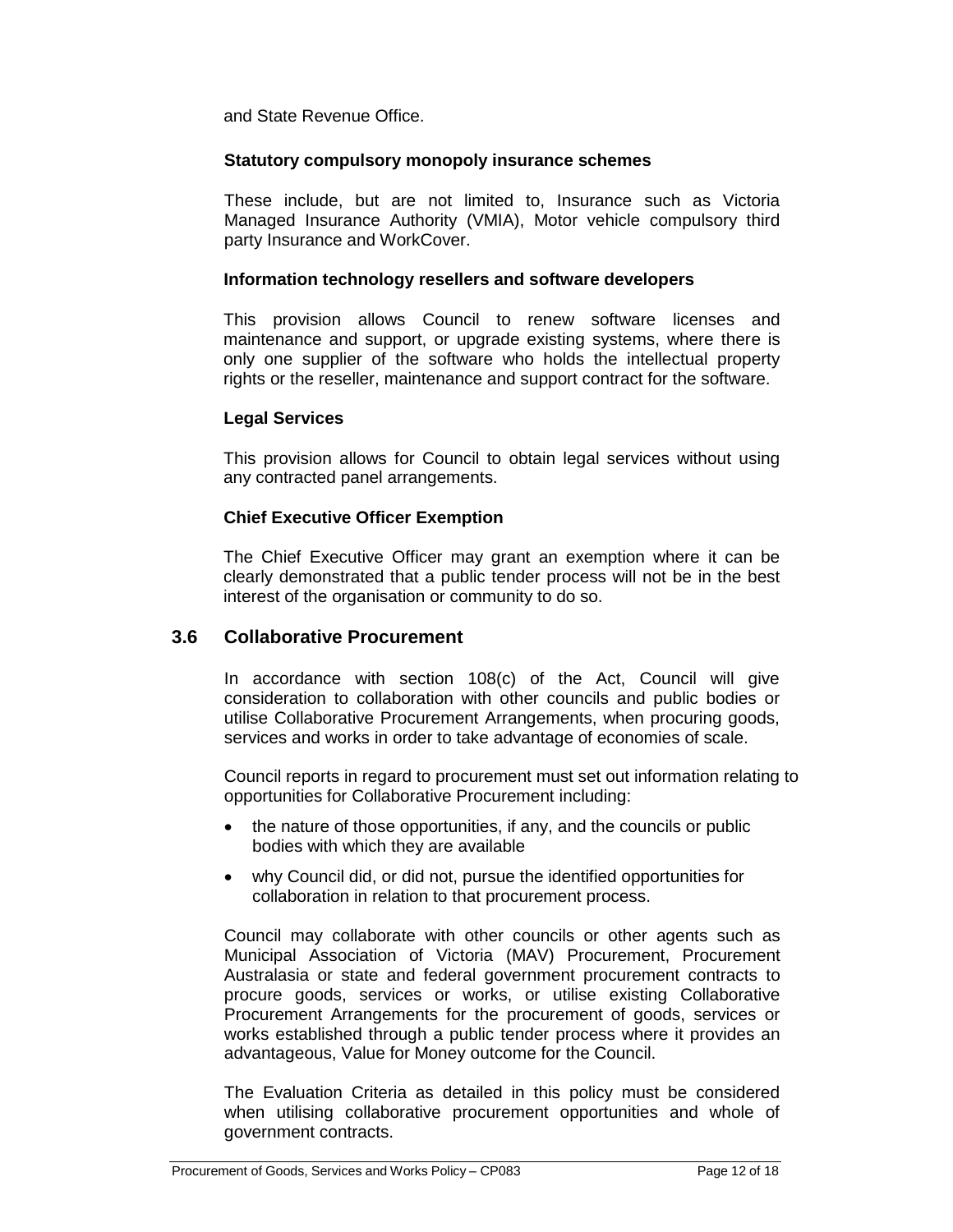# **3.7 Confidentiality**

The confidentiality of all information provided in the tendering and quoting process must be fully preserved. This includes the forwarding and discussing of information including quotations to other parties, both internal and external, who are not involved in any formal or informal evaluation process.

# **3.8 Conflict of interest**

Councillors and Council staff must comply with the requirements of Council's Conflict of Interest Policy (CP057) and Gifts Policy (CP095).

The *Local Government Act 2020* outlines two types of Conflict of Interest:

### **a) Material**

Any Councillor or Council staff member involved in the decision to award a tender or quote who determines that they have a material conflict of interest under the Act they must remove themselves immediately from the process.

### **b) General**

An evaluation panel member who has a general conflict of interest with a respondent must make a declaration to the Procurement Unit. The Manager Financial Services and/or a member of the Executive Leadership Team will make a determination as to whether that declaration presents a conflict of interest and whether the person can participate in the evaluation panel.

If in doubt as to whether you should be involved in a procurement decision due to a potential conflict of interest, you should remove yourself from the panel.

### **3.9 Record management**

Staff are responsible for ensuring all documents received from suppliers and Council generated documents associated with a procurement process are completed to the standard required using designated Council templates and maintained in the required information management system(s).

# **3.10 Order "splitting"**

Order "splitting" is defined as the practice of dividing the full cost of a single purchase into a number of smaller segments to intentionally avoid the requirement to seek formal tenders or quotations. This practice is prohibited by Council. Council will identify "order splitting" in its procurement process through regular reporting systems that identify multiple orders raised on the same supplier.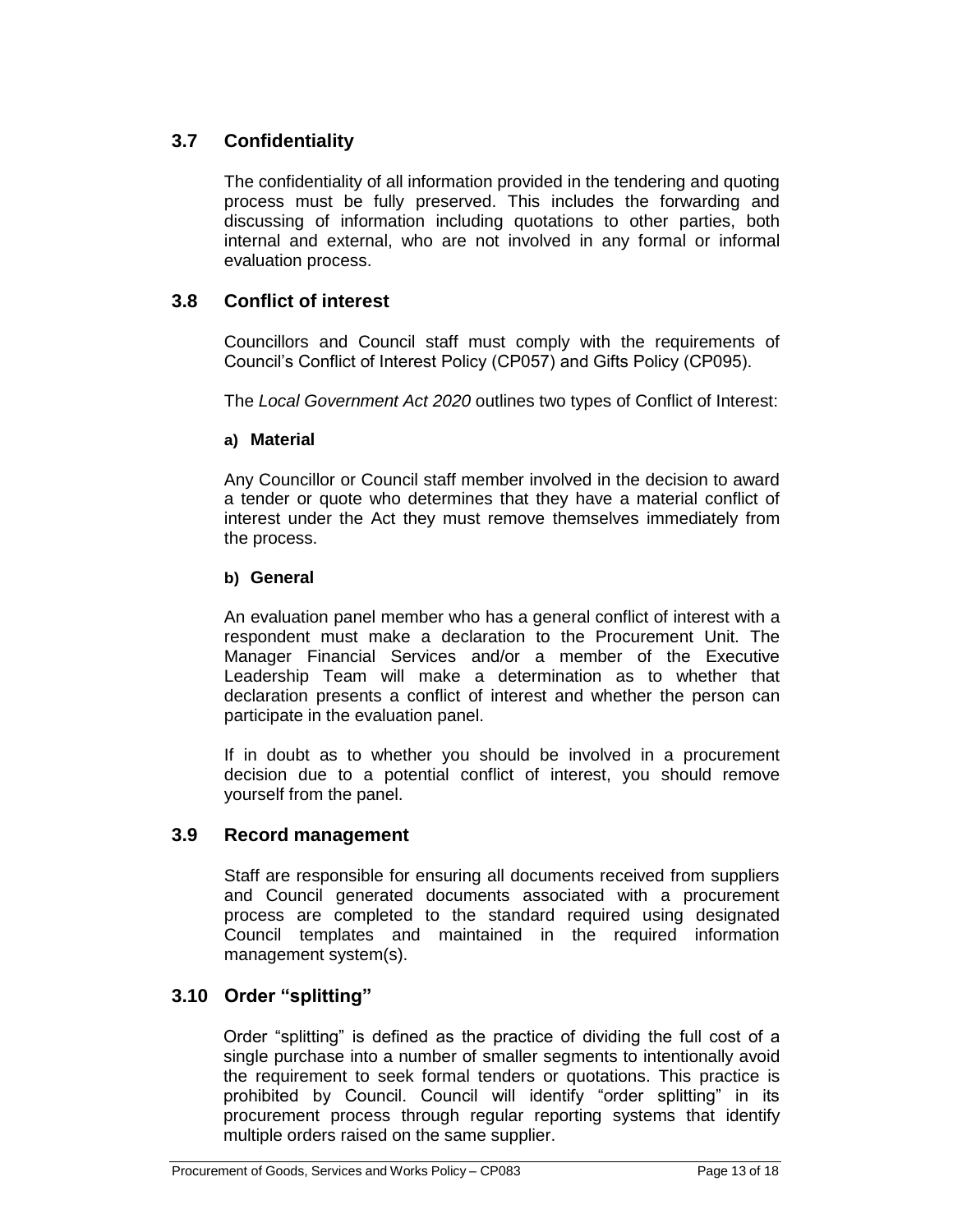# **4 Who is responsible for implementing this policy?**

| <b>Chief Executive Officer</b>                                       | Adhering to policy and procedures as listed in<br>this document and maintaining a framework of<br>internal controls over procurement processes |
|----------------------------------------------------------------------|------------------------------------------------------------------------------------------------------------------------------------------------|
| <b>General Managers</b>                                              | Understanding, communicating, applying the<br>policy and the framework of internal controls<br>over procurement processes                      |
| Managers                                                             | Understanding, communicating, applying the<br>policy and the framework of internal controls<br>over procurement processes                      |
| <b>Procurement Team</b>                                              | Responsible for reviewing policy<br>Responsible for communicating policy                                                                       |
| Strategic Management<br><b>Team and Executive</b><br>Leadership Team | Review the draft policy and recommend<br>changes if appropriate                                                                                |
| All staff                                                            | Adhering to policy and procedures as listed in<br>this document                                                                                |

# **5 Definitions**

| Collaborative<br>Procurement<br>Arrangement | A contract established by the Council,<br>government or a nominated agent, such as<br>Procurement Australasia (PA), Municipal<br>Association of Victoria (MAV), Loddon Mallee<br>Regional Procurement Network of Councils<br>(LMRPN) or a local government entity, for the<br>benefit of numerous state, federal and/or local<br>government entities that achieves best value by<br>leveraging combined economies of scale |
|---------------------------------------------|----------------------------------------------------------------------------------------------------------------------------------------------------------------------------------------------------------------------------------------------------------------------------------------------------------------------------------------------------------------------------------------------------------------------------|
| <b>Conflict of Interest</b>                 | Councillors and Council staff must comply with<br>the requirements of Council's Conflict of<br>Interest Policy (CP057) and Gifts Policy<br>(CP095) as prescribed by the Local<br>Government Act 2020.                                                                                                                                                                                                                      |
| Contract                                    | An agreement between Council and a supplier<br>of goods and/or services evidenced by a legal<br>binding document containing conditions relating<br>to the supply of goods/services and<br>responsibilities assigned                                                                                                                                                                                                        |
| Contractor                                  | An external person/business that<br>provides a service to Council                                                                                                                                                                                                                                                                                                                                                          |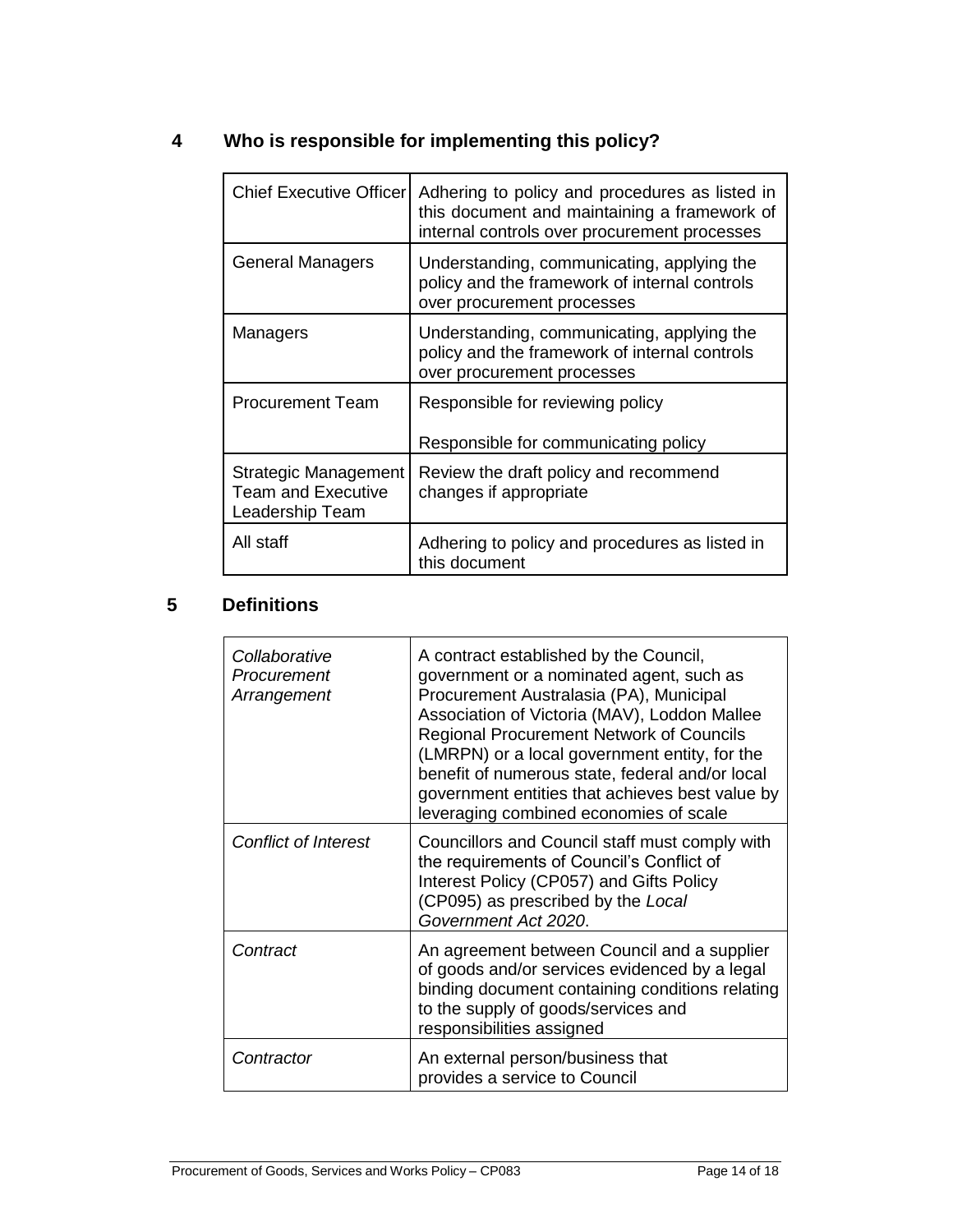| Contract owner                                              | Officer who is ultimately accountable for the<br>contract/project. (This is normally in line with<br>Financial Delegations or Delegation of Council).                                                                                                                                                                                                                                                                                                                                                                                                                                                                                                                                                         |  |  |
|-------------------------------------------------------------|---------------------------------------------------------------------------------------------------------------------------------------------------------------------------------------------------------------------------------------------------------------------------------------------------------------------------------------------------------------------------------------------------------------------------------------------------------------------------------------------------------------------------------------------------------------------------------------------------------------------------------------------------------------------------------------------------------------|--|--|
| Contract supervisor                                         | Council officer or agent assigned by the<br>contract owner to have the responsibility for the<br>operational administration of the contract                                                                                                                                                                                                                                                                                                                                                                                                                                                                                                                                                                   |  |  |
| Goods                                                       | A physical or tangible item that does not include<br>a labour component                                                                                                                                                                                                                                                                                                                                                                                                                                                                                                                                                                                                                                       |  |  |
| Loddon Mallee<br>Regional<br>Procurement<br>Network (LMRPN) | The 10 Councils comprising the LMRPN, being<br>the Buloke Shire Council, Campaspe Shire<br>Council, Central Goldfields Shire Council, City<br>of Greater Bendigo, Gannawarra Shire Council,<br>Loddon Shire Council, Macedon Ranges Shire<br>Council, Mildura Rural City Council, Mount<br>Alexander Shire Council and Swan Hill Rural<br><b>City Council</b>                                                                                                                                                                                                                                                                                                                                                 |  |  |
| Multi-stage tender                                          | Tender process requiring an Expression of<br>Interest (EOI) to test the market "expertise"<br>followed by a Request for Tender (RFT)                                                                                                                                                                                                                                                                                                                                                                                                                                                                                                                                                                          |  |  |
| Pre-qualified<br>Supplier or<br>Contractor                  | A contractor or supplier becomes pre-qualified<br>when the following requirements are met:<br>Certificate of currency provided for:<br>i.<br>Public liability insurance to a minimum<br>million<br>A\$10<br>where<br>οf<br>physical<br>services are provided on Council sites<br>Professional indemnity insurance to a<br>ii.<br>minimum of A\$5 million where<br>intellectual services are provided<br><b>WorkCover insurance</b><br>iii.<br>OH&S system(s) in place that<br>is/are acceptable to Council<br>copies of current trade certification,<br>license(s) permits and competencies<br>relevant to the work required are provided<br>referee checks indicate suitability to<br>be engaged by Council. |  |  |
| Purchasing                                                  | The process by which an organisation contracts<br>with another party to obtain the goods and<br>services required to fulfil its business objectives                                                                                                                                                                                                                                                                                                                                                                                                                                                                                                                                                           |  |  |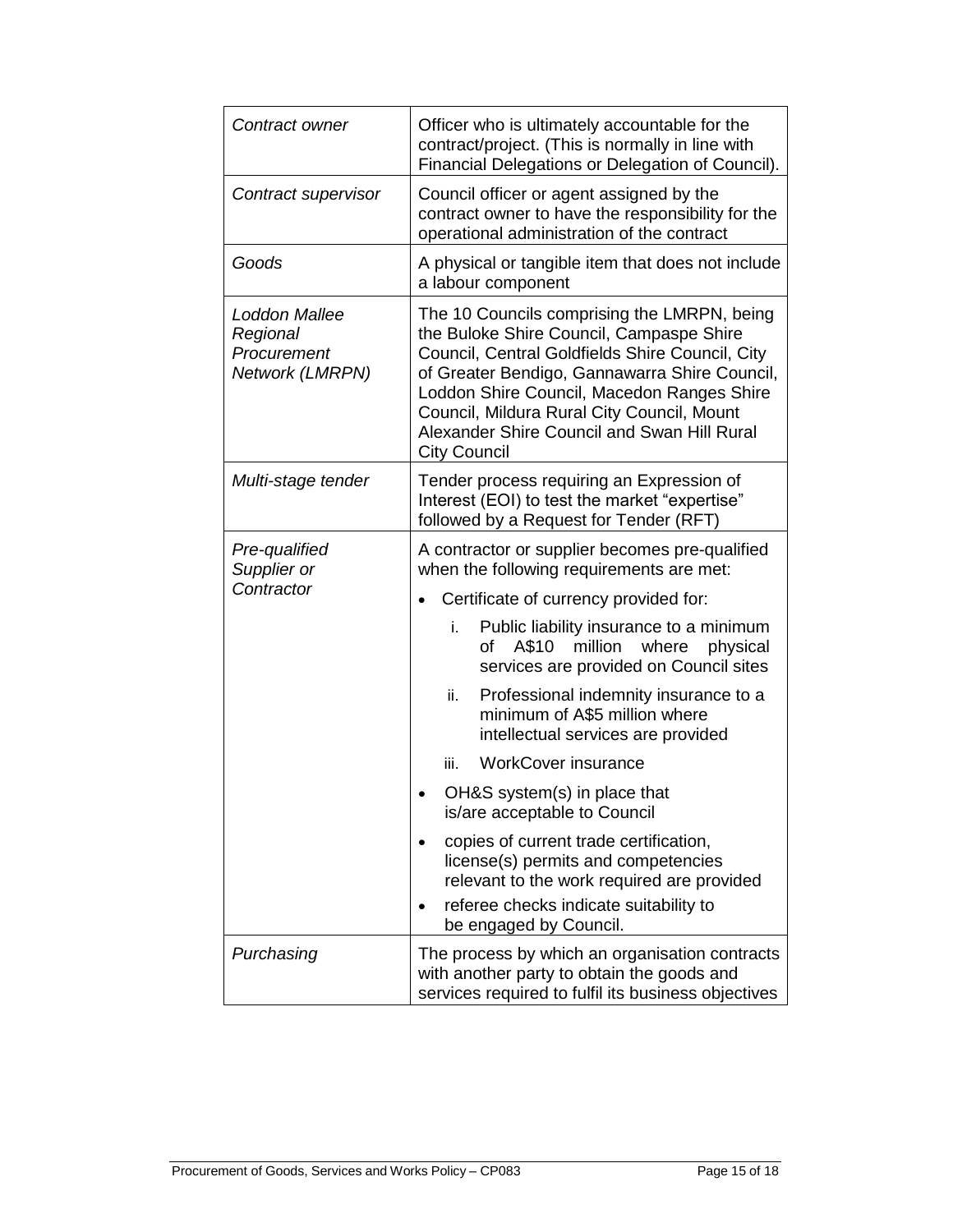| Procurement          | Procurement is a process and incorporates a<br>range of elements: from the definition of<br>business needs and the preparation of a<br>business case; through assessment of market<br>capability, the development of procurement<br>strategies and the calling of tenders for<br>example; to managing contracts, evaluating<br>performance and cost, and disposals. |
|----------------------|---------------------------------------------------------------------------------------------------------------------------------------------------------------------------------------------------------------------------------------------------------------------------------------------------------------------------------------------------------------------|
| Quotation            | Written advice from a supplier confirming price,<br>terms and conditions for goods and/or services                                                                                                                                                                                                                                                                  |
| Service              | A contract for service is a contract for some<br>task to be done rather than for the supply of<br>materials or goods. It normally involves the<br>provision of labour and/or professional services.                                                                                                                                                                 |
| Social procurement   | Social procurement involves using procurement<br>processes and purchasing power to generate<br>positive social outcomes in addition to the<br>delivery of efficient goods, services and works.                                                                                                                                                                      |
| <b>Public Tender</b> | Contracts for goods or services; and the<br>carrying out of works above \$250,000                                                                                                                                                                                                                                                                                   |
| Sub-contractor       | Service provider to the principal contractor -<br>must comply with the same requirements as the<br>contractor, and must provide the same<br>documentation as the contractor to Council's<br>contract owner                                                                                                                                                          |
| Tendering            | Formalised process of invitation, utilising<br>Australian Standards documentation, to submit<br>a price for the supply of goods and/or services                                                                                                                                                                                                                     |
| <b>Works</b>         | The construction, alteration, extension,<br>restoration, repair, demolition or dismantling of<br>buildings, structures or works that form, or are<br>to form, part of Council's assets whether or not<br>the buildings, structures or works are<br>permanent                                                                                                        |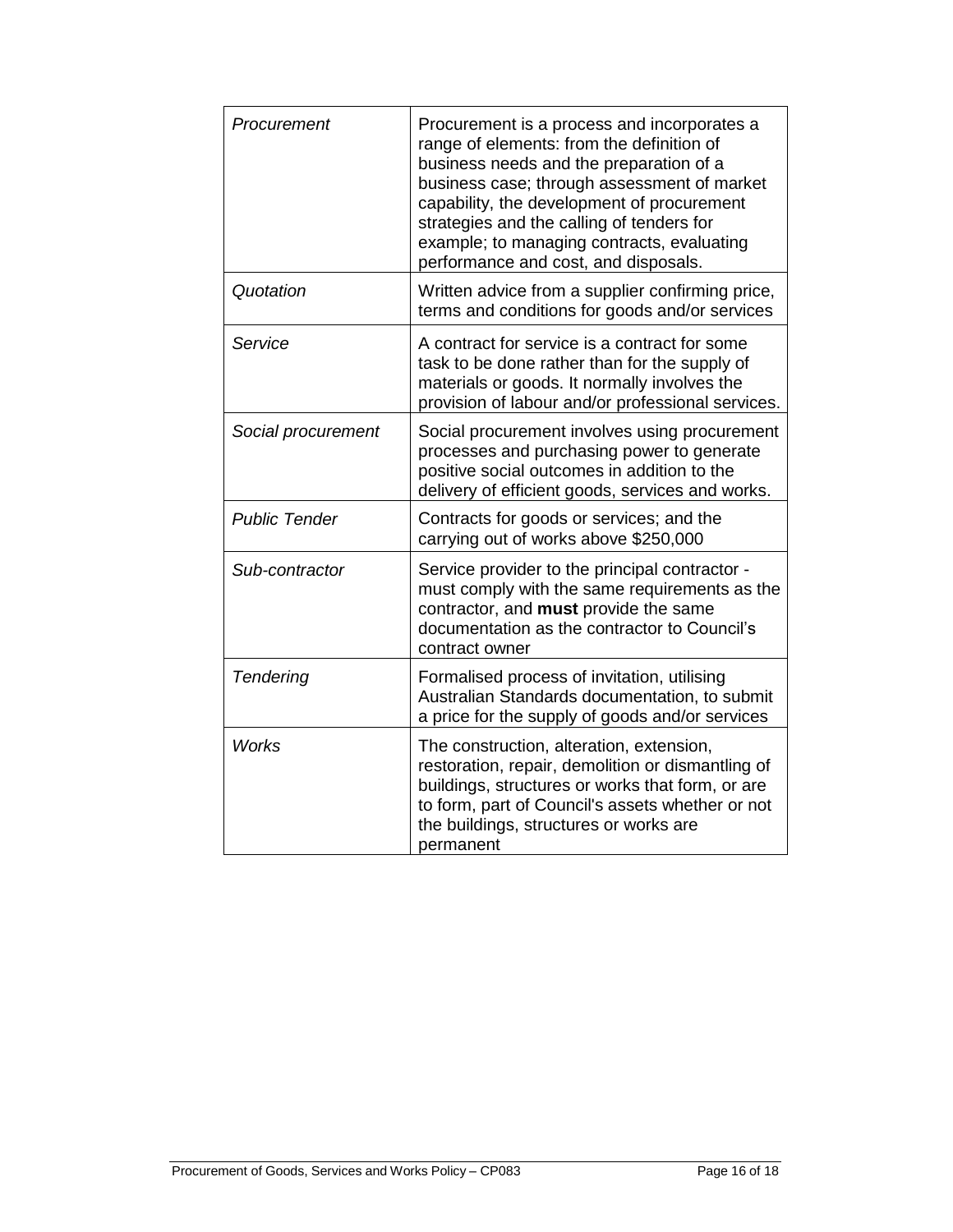# **6. Legislation and other references**

### **6.1 Legislation**

The applicable Acts and regulations include, but are not limited to, the following:

- The appropriate Australian Standard code of tendering conditions of contract and specifications AS 4120-1994
- *National Competition Principles Act 1995*
- *Freedom of Information Act 1982*
- *Privacy & Data Protection Act 2014*
- *Local Government Act 2020*
- *Trade Practices Act 1974*
- *Occupational Health and Safety Act 2004*
- *Local Government (General) Regulations 2015*
- *Public Interest Disclosure Act 2012.*

### **6.2 Other References**

### **External Documents**

- Australian Standard 4000 1997: General Conditions of Contract
- Australian Standard 4122 2010: Conditions of Contract for engagement of Consultants
- Australian Standard 4305 1996 Conditions of Contract for Minor Works (projects up to \$250,000)
- Australian Standard 4902 2000: Conditions of Contract for Design and Construct
- Australian Standard 2124-1992: General Conditions of Contract
- General Conditions Provision of Services
- Social-Procurement A Guide For Victorian Local Government 2010
- Environmental Purchasing Guide 2003: Department of the Environment and Heritage
- Local Government Guidelines Department of Planning and Community Development, Local Government Victoria

### **Internal documents**

This policy is implemented in conjunction with the overriding Procurement process, incorporating the following:

- Procurement Guidelines and processes
- Pre-approved Contractors and Suppliers' Application
- Risk Management Framework and policy